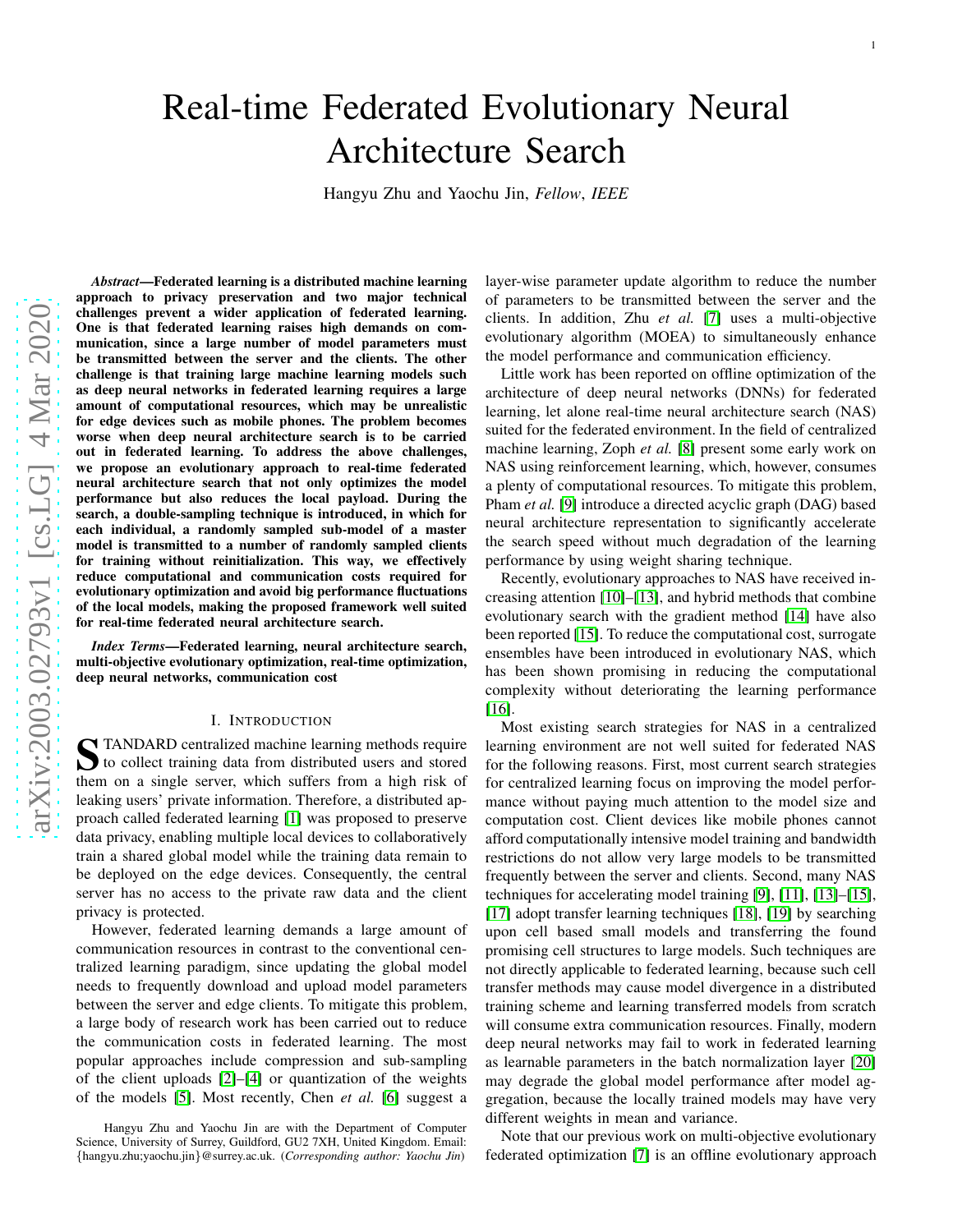to NAS, like most conventional evolutionary optimization algorithms. In offline evolutionary NAS, the parameters of a newly generated offspring model are randomly reinitialized and trained from scratch before the model is evaluated on a validation dataset, requiring a large amount of computational resources. What is worse, the performance of the reinitialized models will dramatically degrade, making the offline optimization approach infeasible for realtime application of federated learning, such as online recommendation systems [\[21\]](#page-10-18).

Therefore, offline federated evolutionary optimization of neural networks is not applicable to the real-world applications and it is highly desirable to develop a framework for real-time federated evolutionary neural architecture search. The main contributions of this work are summarized as follows:

- 1) A double-sampling technique is proposed that randomly samples a sub-network of the global model, whose parameters are transmitted to a few randomly sampled local devices without replacement. The number of devices to be sampled depends on the ratio between the number of connected local clients and the number of individuals in the population. The double-sampling technique brings about two advantages. First, only a sub-network needs to be trained on local devices, significantly reducing the number of parameters to be uploaded from the local devices to the server. Second, sampling of the clients without replacement makes sure that each local device needs to train only one sub-network for once at each generation. The above two features together make the proposed real-time evolutionary method substantially different from offline evolutionary NAS, where the whole neural network must be trained on all local devices for fitness evaluations, and each device needs to train all networks in the population. To the best of our knowledge, it is the first time that a real-time evolutionary NAS algorithm has been developed for the federated learning framework.
- 2) An aggregation strategy is developed that updates the global model based on the sub-networks sampled and trained at each generation. Thus, in the proposed realtime evolutionary NAS, each generation is equivalent to a training round in the traditional federated learning. In addition, the weights of the sampled sub-networks are inherited before it is trained on a local device, accelerating the convergence and avoiding dramatic performance deterioration caused by random reinitialization.

Extensive comparative studies are performed to verify the performance of the proposed real-time federated evolutionary NAS by comparing the learning performance and computational complexity of the models it obtains with that of the standard ResNet18 [\[22\]](#page-10-19) on both *IID* and *non-IID* data. We also show the proposed real-time evolutionary NAS is at least five times faster than the offline evolutionary NAS method.

## II. BACKGROUND

In this section, a review of federated learning is given at first, followed by an introduction to NAS for deep neural networks. Then, the basic of a multi-objective evolutionary algorithms will be introduced. Finally, a brief discussion is given to clarify the differences between the offline and realtime evolutionary optimization frameworks.

## *A. Federated Learning*

As mentioned before, federated learning is an emerging decentralized privacy-preserving model training technology that enables local users to training a global model without uploading their private local data to a central server. A conventional federated learning algorithm called federated averaging (FedAvg) algorithm is shown in Algorithm [1](#page-1-0). In the following, we briefly introduce this algorithm.

<span id="page-1-0"></span>Algorithm 1 FederatedAveraging.  $K$  indicates the total number of clients;  $B$  is size of mini-batches,  $E$  is equal to the number of training iterations,  $\eta$  is the learning rate,  $n$  is the total number of data pairs on all distributed clients, and  $n_k$  is the number of data pairs on client  $k$ .

|     | 1: Server Update:                                                    |
|-----|----------------------------------------------------------------------|
|     | 2: Initialize $\theta(0)$                                            |
|     | 3: Let $\theta(t) = \theta(0)$                                       |
|     | 4: for each communication round $t = 1, 2, $ do                      |
|     | Select $m = C \times K$ clients, $C \in (0, 1)$ clients<br>5:        |
|     | 6: Download $\theta(t)$ to each client k                             |
|     | 7: <b>for</b> each client $k \in m$ <b>do</b>                        |
|     | 8:<br>Wait Client $k$ Update for synchronization                     |
| 9:  | $\theta(t) = \sum_{n=1}^{\infty} \frac{n_k}{n} \theta(t)^k$<br>$k=1$ |
| 10: | end for                                                              |
|     | $11:$ end for                                                        |
| 12: |                                                                      |
|     | 13: Client $k$ Update:                                               |
|     | 14: $\theta^k = \theta(t)$                                           |
|     | 15: for each iteration from 1 to $E$ do                              |
|     | 16: for batch $b \in B$ do                                           |
|     | $\theta^k = \theta^k - \eta \nabla L_k(\theta^k, b)$<br>17:          |
|     | 18: end for                                                          |
|     | $19:$ end for                                                        |
|     | 20: return $\theta^k$ to server                                      |

*1)* Server Side: The model parameters  $\theta(0)$  are initialized once at the beginning of FedAvg algorithm, which is then sent to all selected  $m = C \times K$  clients, where K is the number of total clients and  $C$  is the fraction of all clients between  $0$  and 1. After all  $m$  clients update and send the updated local model parameters  $\theta^k$  back to the central server, the parameters  $\theta(t)$ of the global server model will be replaced by the weighted averaging of each client's model parameters  $\theta^{\vec{k}}$ .

2) Client Side: The local model parameters  $\theta^k$  are replaced by the downloaded global model parameters  $\theta_t$ . Then the local model parameters are updated by the batch stochastic gradient descent (SGD) algorithm  $[23]$ , where b is the local learning batch size. After local training, the learned model parameters  $\theta^k$  will be sent back to the central server for global model aggregation.

An alternative approach to local execution is to calculate and upload the local model gradients only. Then, they are aggregated on the server by  $\theta(t) = \theta(t) - \sum_{k=1}^{m} \frac{n_k}{n} g^k$ , where  $g^k$  represents local gradients. This method is beneficial to reduce the local computation consumption while sharing the same computing result with the previous one.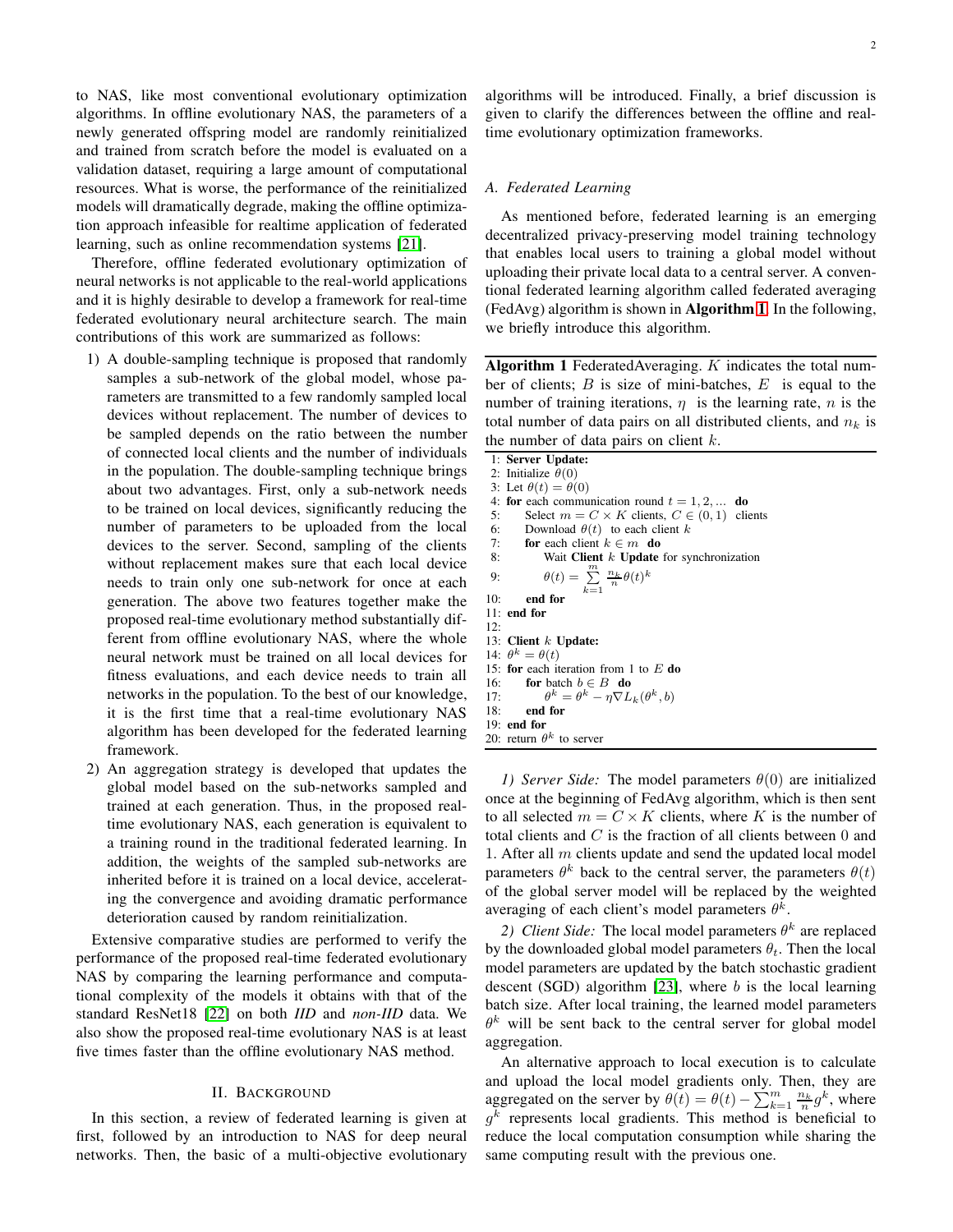

Fig. 1. An illustrative example of CNN represented in a macro search space.

<span id="page-2-0"></span>

<span id="page-2-1"></span>Fig. 2. A typical structure of the normal cell represented in a micro search space, where each block receives the outputs from the previous cell  $h[i]$  and the cell before the previous cell  $h[i-1]$  as its inputs, which are then connected to two operations, denoted by 'op' in the figure. Finally all the branches are concatenated at the output of this cell.

## *B. Neural Architecture Search*

Deep learning [\[24\]](#page-11-1) has been extremely successful in the field of image recognition and speech recognition. However, most deep neural network (DNN) models are manually designed by human experts, and not until very recently has increasing attention been attracted to automatically search for a good model architecture using NAS methods. The search space in NAS depends on the neural network model in use and in this work, we limit our discussions to convolutional neural networks (CNNs) [\[25\]](#page-11-2), [\[26\]](#page-11-3).

Roughly speaking, the search space for NAS can be categorized into macro and micro search spaces [\[9\]](#page-10-7). The macro search space is over the entire CNN model, as shown in Fig. [1.](#page-2-0) The whole model consists of  $n$  sequential layers where the dashed lines are shortcut connections, similar to ResNet [\[22\]](#page-10-19). So the macro search space aims to represent a good structured model in terms of the number of hidden layers  $n$ , operations types (e.g. convolution), model hyper parameters (e.g. convolutional kernel size), and the link methods for shortcut connections. Different from the macro search space, micro search space only covers repeated motifs or cells [\[27\]](#page-11-4), [\[28\]](#page-11-5) in the whole model structure. And these cells are built in complex multi-branch operations [\[29\]](#page-11-6), [\[30\]](#page-11-7) as shown in Fig. [2,](#page-2-1) where the given structure contains two inputs  $h[i]$  and  $h[i-1]$ coming from two previous layers and only one concatenated output.

Much work has been done that uses reinforcement learning (RL) for NAS [\[8\]](#page-10-6), [\[9\]](#page-10-7), [\[31\]](#page-11-8)–[\[33\]](#page-11-9). RL-based search methods always adopt a recurrent neural network (RNN) [\[34\]](#page-11-10) as a controller to sample a new candidate model to be trained and then use the model performance as the reward score. And then this score can be used to update the controller for sampling a better child model in the next iteration.

Apart from RL, evolutionary algorithms (EAs) based approaches are often used to deal with multi-objective optimization problems in NAS. Different from the previous neuroevolution techniques [\[35\]](#page-11-11), [\[36\]](#page-11-12) that aim to optimize both the weights and architecture of neural networks, EA based NAS only optimizes the model architecture itself, and the model parameters are trained using conventional gradient descent methods [\[10\]](#page-10-8)–[\[13\]](#page-10-9). Evolutionary NAS starts with randomly generating a population of parent models with different structures and train them in parallel. When all the models are learned for some pre-defined epochs, fitness values are calculated by evaluating the models on the validation dataset. After that, genetic operators such as crossover and mutation are applied on the parents to generate the offspring population consisting of new models. Then, a selection operation will be performed that selects the better offspring models to be the parents of the next generation, which is often known as survival of the fittest. This selection and reproduction process repeats for a certain number of generations until certain conditions are satisfied. Note that conventional evolutionary NAS needs to evaluate a population of neural networks at each generation and all newly generated neural models are trained from scratch, which are not suited for the online optimization task.

The gradient method became increasingly popular recently, mainly because its search speed is much faster than RLbased and evolutionary NAS methods. In [\[14\]](#page-10-10), [\[15\]](#page-10-11) relaxation tricks [\[37\]](#page-11-13) are used to make a weighted sum of candidate operations differentiable so that the gradient descent can be directly employed upon these weights [\[38\]](#page-11-14). No reinitialization of the model parameters is needed in this approach.

However, the gradient based technique requires much more computation memories than other approaches, since the overall network need to be jointly optimized. To fix this issue, a sampling strategy is proposed by [\[39\]](#page-11-15), [\[40\]](#page-11-16), in which only one or two paths (a path is a sub-network connecting the inputs and outputs) are sampled from a complex neural network for training. In addition, a weight sharing technique [\[9\]](#page-10-7) is also suggested to avoid reinitialization of the newly sampled models, which saves a plenty of training time. Other techniques such as Bayesian optimization [\[41\]](#page-11-17) is also a good approach reducing the computational complexity of NAS [\[42\]](#page-11-18).

#### *C. Multi-Objective Evolutionary Optimization*

Federated NAS is naturally a multi-objective optimization problem. For instance, the model performance should be maximized, while the payload transferred between the server and clients should be minimized. In the machine learning community, multiple objectives are usually aggregated to be a scalar objective function using hyperparameters. By contrast, the Pareto approach to solving multi-objective optimization problems has been very popular and successful in evolutionary computation [\[43\]](#page-11-19), which has also been extended to machine learning [\[44\]](#page-11-20). The main difference between the Pareto approach and the conventional aggregated approach to machine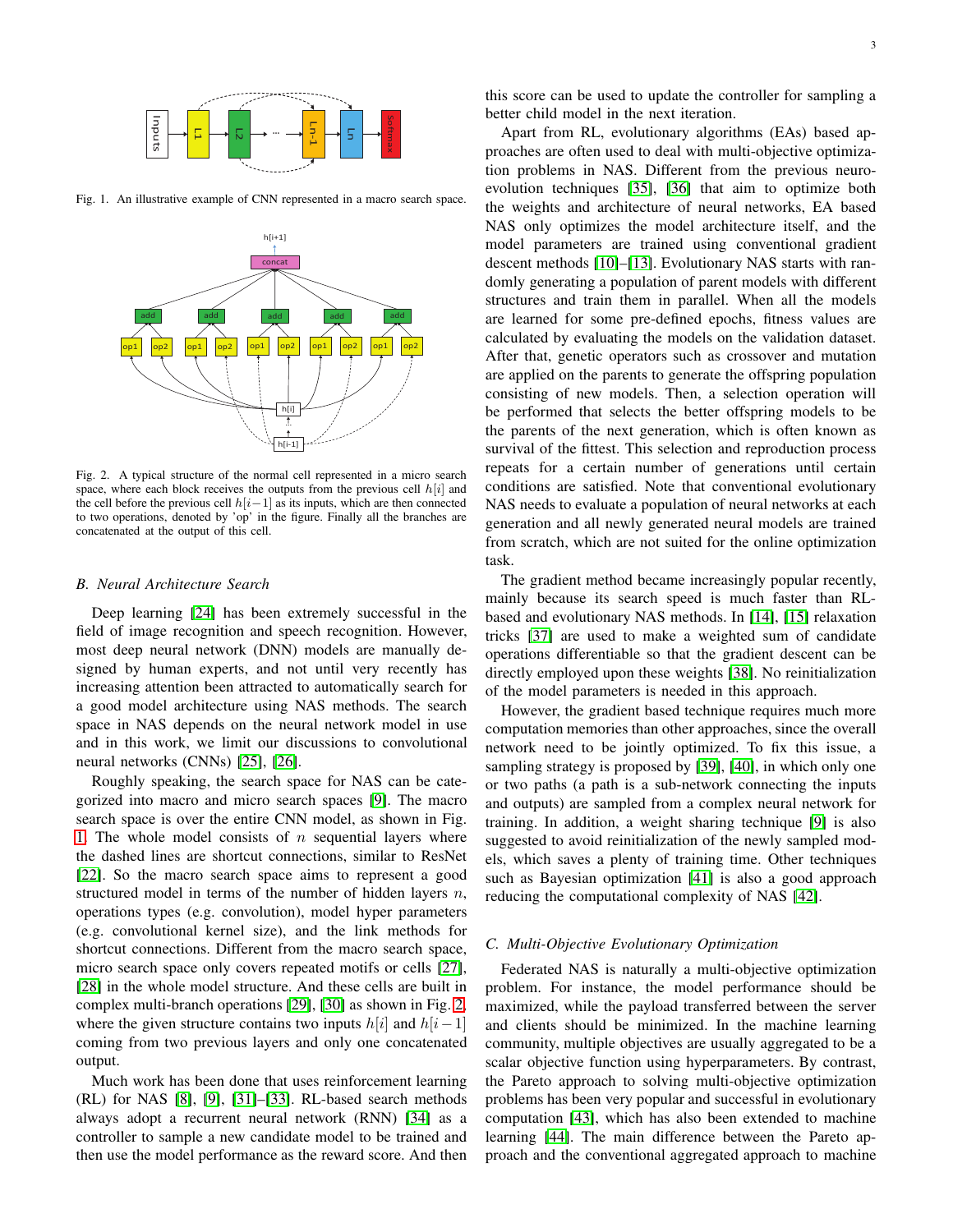learning is that in the Pareto approach, no hyperparameters need to be defined and a set of models presenting trade-off relationships between the objectives will be obtained. Finally, one or multiple models can be chosen from the trade-off solutions based on the user's preferences.

The elitist non-dominated sorting genetic algorithm, NSGA-II in short [\[45\]](#page-11-21), is a very popular multi-objective evolutionary algorithm (MOEA) based on the dominance relationship between the individuals. The overall framework of NSGA-II is summarized in Algorithm [2](#page-3-0).

<span id="page-3-0"></span>**Algorithm 2** NSGA-II,  $N$  is the population size,  $t$  is the number of generations

1: Initialize  $t = 1$ 

- 2: Initialize parents  $P(1)$  with a population size N
- 3: Calculate the objective values for  $P(1)$
- 4: while the maximum number of generations is not reached **do**<br>5. Generate N offspring  $O(t)$  by applying generic operators
- Generate N offspring  $Q(t)$  by applying genetic operators on  $P(t)$
- 6: Calculate objective values of  $Q(t)$ <br>7: Combine the parent and offspring
- 7: Combine the parent and offspring populations:  $R(t) \leftarrow P(t) + Q(t)$ <br>8: Perform fast non-dominated sorting on  $R(t)$  and calculate the crowd-
- Perform fast non-dominated sorting on  $R(t)$  and calculate the crowding distance of all individuals in  $R(t)$
- 9: Sort the combined population according to the dominance relationship and the crowding distance
- 10: Select the best  $N$  individuals from  $R(t)$  and store them in parents  $P(t + 1)$
- 11:  $t \leftarrow t + 1$
- 12: end while

The main idea of non-dominated sorting is to generate a set of ordered fronts based on the Pareto dominance relationships between the objective values of  $R(t)$  and solutions located in the same front cannot dominate with each other. Solutions in the first non-dominated fronts will have a higher priority to be selected. This sorting algorithm has a computation complexity of  $O(mN^2)$ , where m is the number of objectives and N is the population size. To promote the solution diversity, a crowding distance that measures the distance between two neighboring solutions in the same front is calculated and those having a large crowding distance have a higher priority to be selected. The computation complexity of crowding distance calculation is  $O(m\overline{N^2}logN)$  in the worst case, when all the solutions are located in one non-dominated front. Readers are referred to [\[45\]](#page-11-21) for more details.

# *D. Online and Offline Evolutionary NAS*

As previously discussed, existing evolutionary NAS methods, also including most RL and gradient based NAS algorithms, are meant for offline model optimization. In other words, they are not suited for scenarios in which neural architecture search must be performed while the network is already in use, such as in recommender systems or vision surveillance systems.

Conventional offline evolutionary NAS is not suited for realtime applications for the following reasons. First, a neural network model is not allowed to be randomly initialized when it is already in use, because random initialization will seriously deteriorate the performance of the neural network. Second, the available computational resource on client devices is limited and therefore, NAS should not require substantially more computational resource. However, EAs are population based search, and at each generation (i.e., time instant), a set of models (depending on the population size) must be assessed, which will considerably increase the computational costs of the clients. Moreover, NAS should not significantly increase the communication costs. This is again challenging for evolutionary NAS, where the parameters of multiple models (depending on the population size) must be transferred between the server and the clients. Finally, the models in offline evolutionary NAS are usually not fully trained to reduce computation time. Thus, they must be trained again at the end of the evolutionary search, which will incur additional communication costs.

## III. PROPOSED ALGORITHM

In this section, we will introduce the encoding method and model structure used in federated NAS at first. And then the two objectives to be optimized and the double-sampling method for evaluating the objectives are explained. Finally, the overall framework of the proposed evolutionary federated NAS is presented.

## *A. Structure Encoding for Federated NAS*

For real-time NAS, we adopt a light-weighted CNN as the master model, since communication cost is always a primary concern in federated learning. In addition, the search space should not be too large and the total number of layers should be limited to make it appropriate for real-time federated optimization.

The master model used in the proposed online federated NAS is shown in Fig. [3,](#page-4-0) where a convolutional block,  $3 \times 4$ choice blocks (each branch of choice block contains two convolutional or more advanced depthwise convolutional layers except for the identity block) and a fully connected layer are linked to build a DNN containing a maximum of 26 hidden layers. Specifically, the convolutional block consists of three sequentially connected layers with a convolutional layer, a batch normalization layer [\[20\]](#page-10-17), and a rectified linear (ReLu) layer. And one choice block is composed of four pre-defined branches of candidate blocks, namely identity block, residual block, inverted residual block and depthwise separable block, as shown in Fig. [4.](#page-4-1) Thus, there are in total  $4^{20}$  possible one path sub-networks. In addition, these four candidate blocks are categorized into two groups, one is called normal block whose input and output share the same channel dimension, whereas the other is called reduction block whose output channel dimension is doubled and the spatial dimension is quartered compared to its input.

*Identity block* links its input to its output directly (Fig. [4\(](#page-4-1)a)), which can be seen as a 'layer removal' operation. For the structure reduction part, it just operates two branches of point-wise convolution with a stride of 2 at first and then concatenates these two outputs from the channel dimension. As a result, the spatial dimensions of the inputs are quartered and the filter channels are doubled through this identity reduction block.

*Residual block* contains two sequentially connected convolution blocks as shown in Fig. [4\(](#page-4-1)b), where the normal block has the same structure as the residual block used in ResNet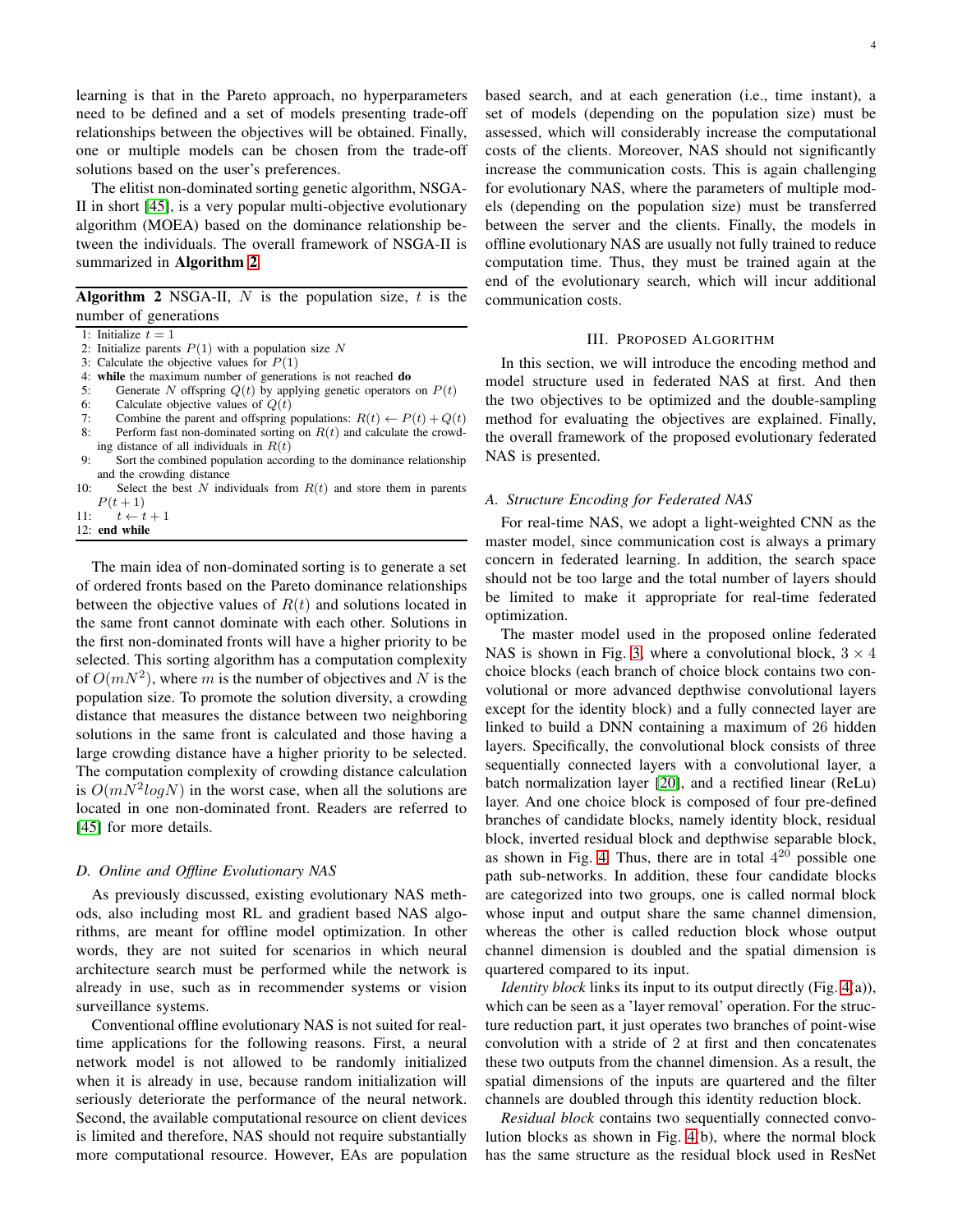

<span id="page-4-0"></span>Fig. 3. An example structure of the master model, in which each choice block consists of four branches.  $\frac{1}{\sqrt{16}}$ 

[\[22\]](#page-10-19). Note that the reduction residual block does not contain shortcut connections while the normal block has.

*Inverted residual block* (Fig. [4\(](#page-4-1)c)) has an 'inverted' bottleneck structure of the residual block, which was first proposed in MobilenetV2 [\[46\]](#page-11-22). This block contains three convolution layers: 1) a  $1 \times 1$  expanding point-wise convolution layer, followed by a batch normalization layer and a ReLu activation function. 2) a  $3 \times 3$  depthwise convolution layer [\[47\]](#page-11-23), [\[48\]](#page-11-24), followed by a batch normalization layer and a ReLu activation function. 3) a  $1 \times 1$  spatially filtered point-wise convolution layer followed by a batch normalization layer.

The intuition of using expanding at the first layer instead of in the last layer as done in the bottleneck layer is that a nonlinear activation function such as ReLu may cause layer information loss [\[49\]](#page-11-25) and using a nonlinear projection upon a high-dimensional space can mitigate this issue. After the tensor is mapped back to a low-dimensional space again through the last point-wise layer, the ReLu function is not needed to prevent information loss.

*Depthwise separable block* consists of two depthwise convolution operations [\[47\]](#page-11-23) (Fig. [4\(](#page-4-1)d)) that incurs lower computation cost than the conventional convolution operation. It has been proved in [\[48\]](#page-11-24) that  $3 \times 3$  depthwise convolution consumes about one-eighth to one-ninth of the computation time of the standard convolution at the expense of a small deterioration in performance.

For each communication round, only one branch of all 12 choice blocks is sampled from the master model and then downloaded to a client device for reducing communication costs and computation resources required at the local device. This sampled sub-model can be encoded into a two-bit binary string with a total length of  $2 \times 12 = 24$  bits. Every two bits in the code represent one specific branch in the choice block. For instance,  $[0, 0]$  represents branch 0, which is the identity block, [0, 1] represents branch 1, i.e., the residual block, [1,0] represents branch 2, the inverted residual block, and  $[1, 1]$  represents branch 3, which is the depthwise separable



<span id="page-4-1"></span>Fig. 4. Four candidate blocks used in the proposed federated NAS, where the left part of each subfigure is the normal blocks and the right part is the reduction blocks. Symbol  $c$  in (a) represents the concatenation operation. Only normal blocks contain shortcut connections.



<span id="page-4-2"></span> $[0, 1, 0, 0, 1, 0, 1, 0, 0, 1, 1, 1, 1, 0, 0, 1, 1, 1, 0, 0, 1, 1, 0, 0].$ 

block. Therefore, the binary string (also called the choice key)  $[0, 1, 0, 0, 1, 0, 1, 0, 0, 1, 1, 1, 1, 0, 0, 1, 1, 1, 0, 0, 1, 1, 0, 0]$ can be decoded into a sub-model with structure as shown in Fig. [5.](#page-4-2)

#### *B. A Double-Sampling for Objective Evaluations*

Offline evolutionary optimization is intrinsically not suited for federated learning. Although one or multiple light weighted models with high performance can be found by an offline evolutionary algorithm in the last generation [\[7\]](#page-10-5), a large amount of extra computation and communication resources is required. For instance, for an EA of a population size of N, each client in an offline evolutionary NAS algorithm must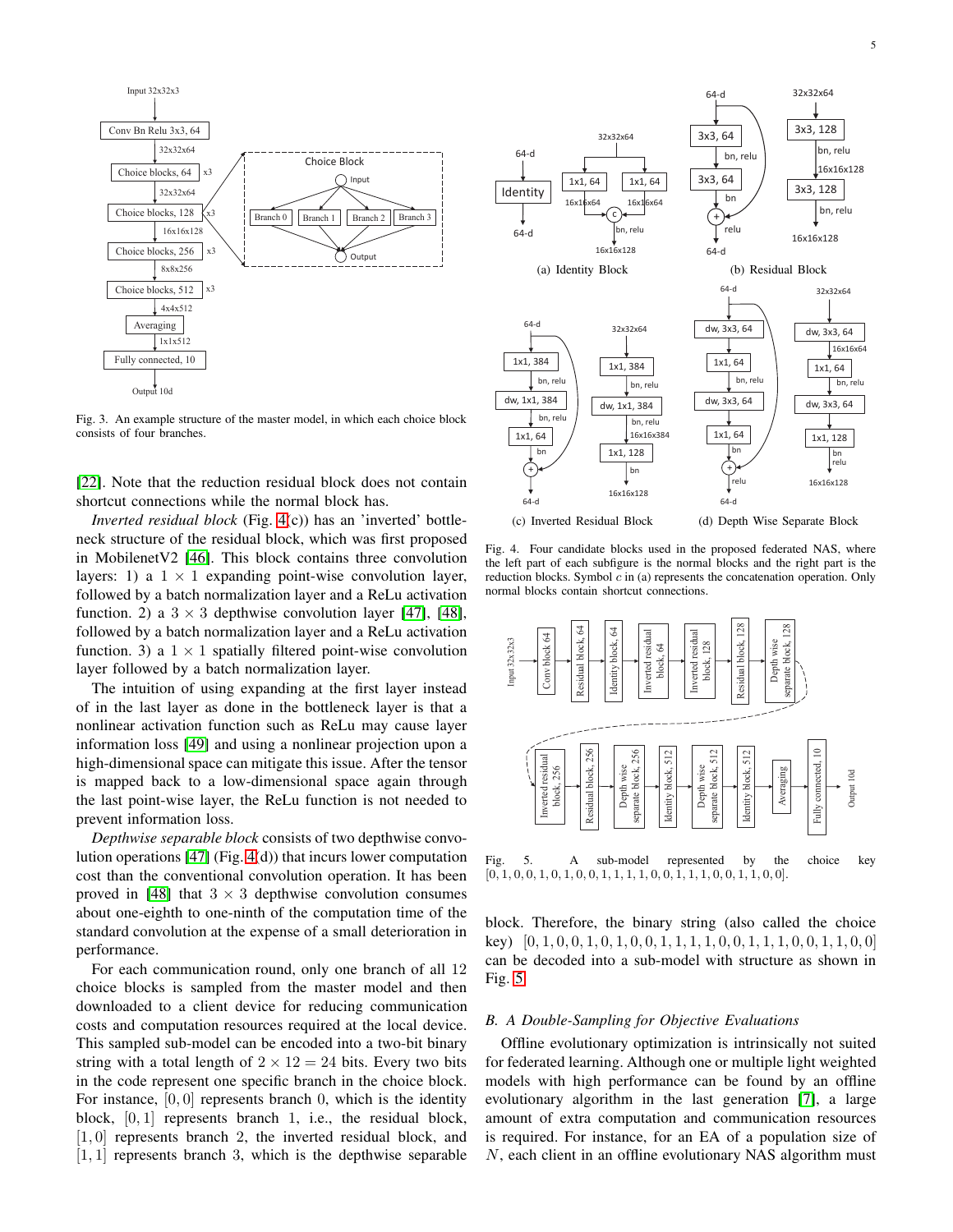evaluate the fitness of  $N$  individuals at each generation, which is  $N-1$  times in extra compared to the gradient method. In addition, the models are repeatedly randomly reinitialized and trained from scratch on the clients, which may not be good enough for use during the optimization.

In order to address the above issues, a double-sampling technique is proposed here to develop a real-time evolutionary federated NAS, in which at each generation, the global model for each individual are sub-sampled from a common *master model*, whereas the clients for training the global model of one individual is sub-sampled from the participating clients. Specifically, a choice key is generated for each individual to randomly sample a sub-network from the master model to be this individual's global model. Then, the global model of this individual (a sampled sub-model) will be downloaded to a randomly sampled subset of the participating clients. The number of clients to be chosen, say  $L$ , for training one global model of an individual is determined by the ratio between the number of individuals and the number of participating clients, i.e.,  $L = |m/N|$ , where  $m = CK$  is the number of participating clients,  $K$  is the total number of clients and  $C$  is the participation ratio at the current round. Here, we assume that the number of clients is equal to or larger than that of the population size.

In this work, two objectives are to be optimized: one is the test error of each global model and the other is the floating point operations per second (FLOPs) of the model. Recall that the global model of each individual is a sub-model of the master model sampled using a choice key. Population initialization of the proposed methods is composed of the following four main steps.

- Initialize the mater model. Generate the initial parent population containing  $N$  individuals, each representing a sub-model sampled from the master model using a choice key. Sample  $L$  clients for each individual without replacement. That is, each client should be sampled only once.
- Download the sub-model of each parent individual to the L selected clients and train it using the data on the clients. Once the training is completed, upload the  $L$  local submodels to the server for aggregation to update the master model.
- Generate  $N$  offspring individuals using crossover and mutation. Similarly, generate a choice key for each offspring individual to sample a sub-model from the master model. Download the sub-model of each offspring individual to  $L$  randomly sampled participating clients and train it on these clients. Note that the weights of the sub-models are inherited directly from the master model and will not be reinitialized in training. Upload the trained local sub-models and aggregate them to update the master model.
- Finally, download the master model together with the choice keys of all parents and offspring to all clients to evaluate the test errors and FLOPs. Upload the test errors and FLOPs to the server and calculate the weighted averaging of test errors for each individual.

Once the objective values of all parent and offspring individuals are calculated, environmental selection can be carried out to generate the parent individuals of the next generation based on the elitist non-dominated sorting and crowding distance, as discussed in Algorithm 2 in Section II.C.

In the following generations, similar steps as described above will be carried out, except that the master model is updated only once at each generation after the global model (also a sub-model randomly sampled from the master model) of all offspring individuals is trained on the sampled clients and the resulting local sub-models are aggregated. It should be emphasized that at each generation, the master model shared by all individuals need to be downloaded to all participating clients only once for fitness evaluations.

Note that model aggregation is different from that in the conventional federated learning. The reason is that different clients may be sampled for different individuals, and different individuals may have different model structures, which cannot be directly aggregated. Fig. [6](#page-6-0) shows an illustrative example, where the master model has two choice blocks  $C_1$  and  $C_2$ . There are two individuals, and the choice keys for the two individuals are [0, 0, 0, 1] and [1, 0, 1, 1], respectively. The resulting sub-models are  $B_0$  and  $B_1$ , and  $B_2$  and  $B_3$ . We further assume that client 1 is chosen for training sub-model  $B_0$  and  $B_1$  and client 2 for  $B_2$  and  $B_3$ . Then each client updates its model parameters according to the available local dataset and then upload the trained model to the server, which is denoted by the shaded square. And then two master models are reconstructed by filling in the sub-models that are not updated, which are denoted by the white squares. Since the reconstructed master models have the same structure, they can be easily aggregated using i.e., the weighted averaging. The pseudo code for model aggregation is presented in Algorithm [3.](#page-6-1)

The advantage of the above filling and aggregation method is able to prevent abrupt changes in some sub-models and improve convergence in federated learning. In addition, this aggregation method does not require extra communication resources, since this operation is only performed on the server.

From the above description, we can see that the doublesampling strategy fits perfectly well with the population based evolutionary search so that the objective values of all individuals at one generation can be evaluated within one communication round, seamlessly embedding a generation of architecture search into one round of training in federated learning.

#### *C. Overall Framework*

We use NSGA-II to optimize both model FLOPs and performances for the online evolutionary federated NAS framework. The framework is illustrated in Fig. [7](#page-7-0) and the pseudo code is listed in Algorithm [4.](#page-6-2)

The fitness evaluations are done for both parent and offspring populations at every generation, which is equivalent to a communication round in the proposed real-time evolutionary NAS. For fitness evaluations, both the master model and all choice keys  $C_R(t)$  are downloaded to all participating clients.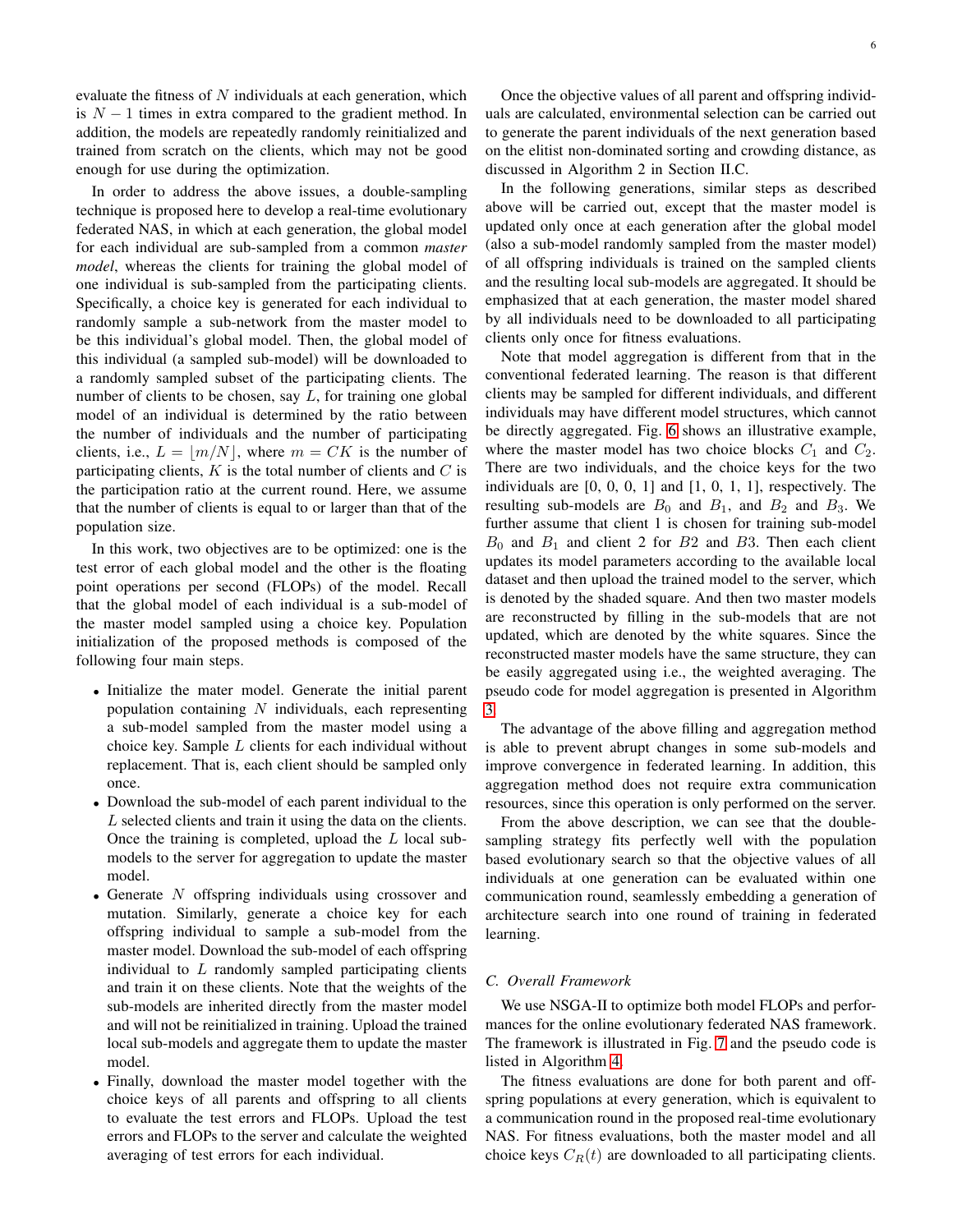<span id="page-6-1"></span>Algorithm 3 Model Aggregation,  $m$  is the total number of client uploads.  $k$  is the client index.  $I$  is the total number of hidden layers of the master model,  $i$  is the hidden layer index of the learning model,  $B$  is the total branches in one choice block, b is the branch block index,  $n$  is the number of data samples on all clients,  $n_k$  is the number of data on client k, and t is the communication round.

- 1:  $\theta(t-1)$  is the parameters of the master model in the last communication round,  $\theta_b^i(t)$  is the parameters of the master model for the b-th branch in the i-th hidden layer.
- 2: Receive client model parameters  $\theta_k$  and choice key  $C_k$ , where  $\theta_k^i$  is the model parameters and  $C_k^i$  is the choice of *i*-th hidden layer.
- 3: Server Aggregation:
- 4: Let  $\theta(t) \leftarrow 0$
- 5: for each  $i \in I$  do
- 6: for each  $k \in m$  do
- 7: **if**  $\theta_k^i$  is not in choice blocks **then** 8:<br>9.  $i(t) \leftarrow \sum_{k=1}^m \frac{n_k}{n} \theta_k^i$ 
	- else
- 10: **for** each branch  $b \in B$  **do**<br>11: **if** then  $C_i^i == b$
- 11: **if then** $C_k^i == b$ 
	- $\theta_b^i(t) \leftarrow \theta_b^i(t) + \frac{n_k}{n} \theta_k^i$
- 13: else 14:  $\theta$  $\frac{i}{b}(t) \leftarrow \theta_b^i(t) + \frac{n_k}{n} \theta_b^i(t-1)$
- 15: end if
- 16: end for
- 17: **end if**  $18$ : **end for**

12:

- end for
- 19: end for
- 20: Return  $\theta(t)$



<span id="page-6-0"></span>Fig. 6. An illustrative example of model aggregation. The master model contains two choice blocks  $(C_1, C_2)$  and  $B_0, B_1, B_2, B_3$  are four different branches in a choice block. The two sampled sub-models are downloaded to client 1 and client 2, respectively for training. After the updated sub-models are uploaded, they are are filled with the remaining sub-models (those not updated in this round for this individual) to reconstruct the master model before all reconstructed master models are aggregated.

Thus, we do not need to download any model parameters for training of any sub-models in the next round and it is sufficient to download the choice keys only (refer to Lines 32- 33 in Algorithm [4.](#page-6-2) After that, each client uploads the updated local sub-models to the server for model aggregation. As a result, the proposed model sampling method can reduce both local computation complexity and communication costs for uploading the models.

It should be noticed that the parent sub-models are trained only at the first generation. In the subsequent evolutionary optimization, only offspring sub-models need to be trained.

<span id="page-6-2"></span>Algorithm 4 Online Federated NAS by NSGA-II,  $N$  is the population size,  $t$  is the number of generations,  $K$  indicates the total numbers of clients;  $B$  is size of mini-batch,  $E$  is equal to training iterations and  $\eta$  is the learning rate,  $n$  is the total number of data points on all clients,  $n_k$  is the number of data points on client  $k$ 

- 1: // *Double sampling method used here*
- 2: Server:
- 3: Initialize  $\theta(0)$
- 4:  $\theta(t) \leftarrow \theta(0)$
- 5:  $t \leftarrow 1$
- 6: // *Server master model sampling (model sampling)*
- 7: Randomly sub sample parent choice keys  $C_P(t)$  with a population size N
- 8: for each communication round  $t = 1, 2, ...$  do
- 9: // *For online optimization, the generation is equal to the communication round*
- 10: Convert all  $C_P(t)$  choice keys into binary codes  $Cb_P(t)$
- 11: Generate  $Cb_Q(t)$  with the size of N by binary genetic operators 12: Convert  $Cb_O(t)$  into offspring choice keys  $C_O(t)$
- 12: Convert  $Cb_Q(t)$  into offspring choice keys  $C_Q(t)$ <br>13:  $C_P(t) \leftarrow C_P(t) + C_Q(t)$
- 13:  $C_R(t) \leftarrow \tilde{C}_P(t) + C_Q(t)$ <br>14: Select  $m = C \times K$  clients
- 14: Select  $m = C \times K$  clients,  $C \in (0, 1)$  clients<br>15: **if**  $t < 1$  then
	- if  $t < 1$  then
- 16: Generate sub models  $\theta^p \in \theta(t)$ ,  $p \in C_P(t)$
- 17: // *Client sampling (clients sampling)*
- 18: Randomly sub sample  $m$  clients to  $N$  groups
- 19: **for**  $p \in C_P(t)$ ,  $g \in N$  ( $|C_P(t)| = N$ ) do
- 20: Download  $\theta^P$  to all clients in group g 21: end for
- 22: for each client  $k \in m$  do
	-
- 23: Wait Client k Update for synchronization<br>  $24$ :  $\theta(t) \leftarrow Do$  server aggregation in **Algorith**
- 24:  $\theta(t) \leftarrow Do$  server aggregation in **Algorithm [3](#page-6-1)**<br>25: **end for** end for

 $26$ : end if

- 27: *// No need to reinitialize the model parameters of offspring models* 28: Generate sub models  $\theta^q \in \theta(t)$ ,  $q \in C_O(t)$
- 28: Generate sub models  $\theta^q \in \theta(t)$ ,  $q \in C_Q(t)$
- 29: // *Client sampling (clients sampling)*
- 30: Randomly sub sample m clients to N groups<br>31: **for**  $a \in Co(t)$ ,  $a \in N$  ( $|Co(t)| = N$ ) **do**
- 31: **for**  $q \in C_Q(t)$ ,  $g \in N$  ( $|C_Q(t)| = N$ ) **do**<br>32: **if**  $t > 1$  **then** 
	-
- 32: **if**  $t > 1$  **then**<br>33: Download Download the choice key  $q$  to all clients in group  $q$ 34: else
- 35: Download  $\theta^q$  and the choice key q to all clients in group g
- 36: end if end for
- 38: for each client  $k \in m$  do
- 39: Wait Client k Update for synchronization 40:  $\theta(t) \leftarrow Do$  server aggregation in Algorith
	- $\theta(t) \leftarrow Do$  server aggregation in **Algorithm [3](#page-6-1)**
- 41: end for
- 42: // *Do NSGA-II optimization*
- 43: Calculate FLOPs of all sub models in  $C_R(t)$ <br>44: **for** each client  $k \in m$  **do** 
	-
- 44: **for** each client  $k \in m$  **do**<br>45: Download master mode 45: Download master model  $\theta(t)$  and choice keys  $C_R(t)$  to client k 46: Calculate the test errors for all sub models in  $C_R(t)$ 46: Calculate the test errors for all sub models in  $C_R(t)$ <br>47: Upload them to the server
- 47: Upload them to the server<br>48: **end for** end for
- 49: Do weighted averaging on test errors of all uploads based on the local data size to achieve the final test errors of all sub models in  $C_R(t)$
- 50: Do fast non dominated sorting
- 51: Do crowding distance sorting<br>52:  $\frac{1}{2}$  New solutions are generate
- 52: // *New solutions are generated within each communication round*
- 53: Generate new parent choice keys  $C_P(t)$  from  $C_R(t)$ <br>54:  $t \leftarrow t + 1$

```
t \leftarrow t + 1
```
- 55: end for 56:
- 57: Client k Update:
- 58: if Receive one choice key  $q$  then
- 59: Sub sample  $\theta(t)$  based on the choice key to generate  $\theta^k$
- 60: else
	- 61: θ  $k \leftarrow \theta^p or \theta^q$
	- 62: end if
	- 63: for each iteration from 1 to  $E$  do
	- 64: **for** batch  $b \in B$  **do**
	- 65:  $k = \theta^k - \eta \nabla L_k(\theta^k, b)$
	- 66: end for 67: end for
	- 68: return  $\theta^k$  to the server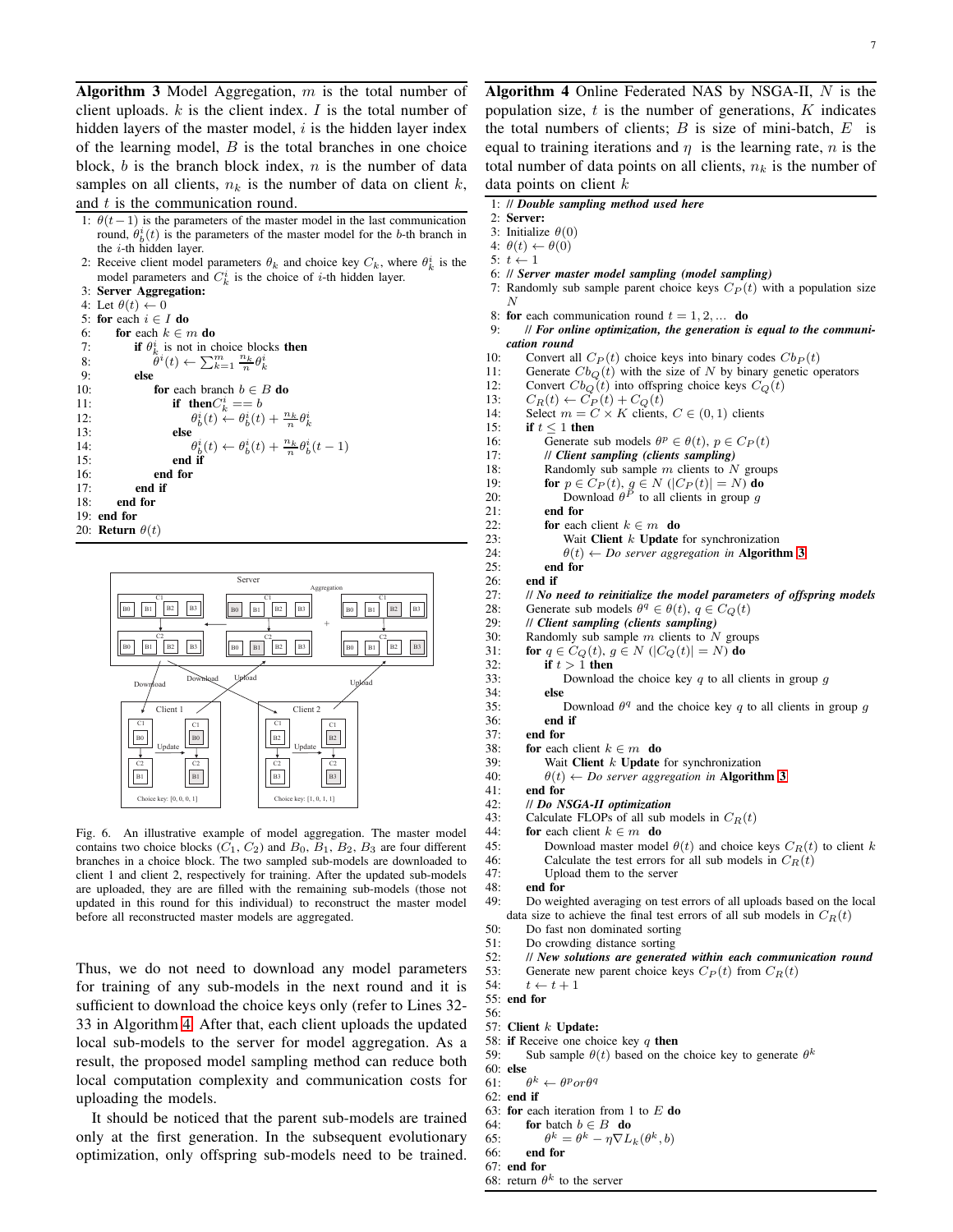

<span id="page-7-0"></span>Fig. 7. The overall framework for multi-objective online evolutionary federated NAS, where  $t$  is the communication round,  $P(t)$  is the parent population and  $C_P(t)$  is the corresponding choice keys,  $Q(t)$  is the offspring population and  $C_Q(t)$  is its choice keys,  $R(t)$  is the combined population and  $C_R(t)$  is the choice keys of the combined population,  $\theta(t)$  is all trainable parameters of the master model.

However, all 2N sub-models sampled by  $C_R(t)$  need to be evaluated to calculate the test errors for fitness evaluations at each generation, because training the offspring sub-models will also affect the parameters of the parent sub-model since parent and offspring sub-models always share weights of the master model. In addition, we do not need to reinitialize the model parameters of the sampled offspring sub-models before training starts. Due to the client sampling strategy, the population size  $N$  does not affect the communication costs for fitness evaluations, since the entire master model is downloaded from the server and sampling of the master model can be done on the clients.

Since NSGA-II is a Pareto based multi-objective optimization algorith which can find a set of optimal models that trade off between accuracy and computational complexity (FLOPs). Therefore, for online applications, the user needs to articulate preferences to select one of the Pareto optial solutions from the parent population in each round. In practice, the Pareto solutions with the high test accuracies or those near the knee points [\[50\]](#page-11-26)–[\[52\]](#page-11-27) are preferred unless there are other strong user-specified preferences.

# IV. EXPERIMENTAL RESULTS

## *A. NSGA-II Settings*

The settings for NSGA-II are listed in the Table [I.](#page-7-1) Here, we use binary one-point crossover and binary bit flip mutation as the genetic operators. Since the master network only contains four choice blocks, a two-bit binary string is used for representation.

TABLE I PARAMETERS OF NSGA-II

<span id="page-7-1"></span>

| Parameter                    | Value |
|------------------------------|-------|
| Generations                  | 500   |
| Population                   | 10    |
| <b>Crossover Probability</b> | 0.9   |
| <b>Mutation Probability</b>  | 0.1   |
| Bit Length                   | າ     |

<span id="page-7-2"></span>TABLE II HYPER PARAMETERS FOR FEDERATED LEARNING

| Parameter             | value      |
|-----------------------|------------|
| <b>Total Clients</b>  | 10, 20, 50 |
| Local Epochs          |            |
| Train Batch Size      | 50         |
| Test Batch Size       | 100        |
| Initial Learning rate | 0.1        |
| Momentum              | 0.5        |
| Learning Decay        | 0.995      |

## *B. Federated Learning Settings*

The hyper parameters for federated learning are presented in Table [II.](#page-7-2)

Here, learning decay means the decay of the learning rate over each communication round. Apart from this, the number of total communication rounds is not set here, because it is equal to the number of generations in real-time evolutionary optimization.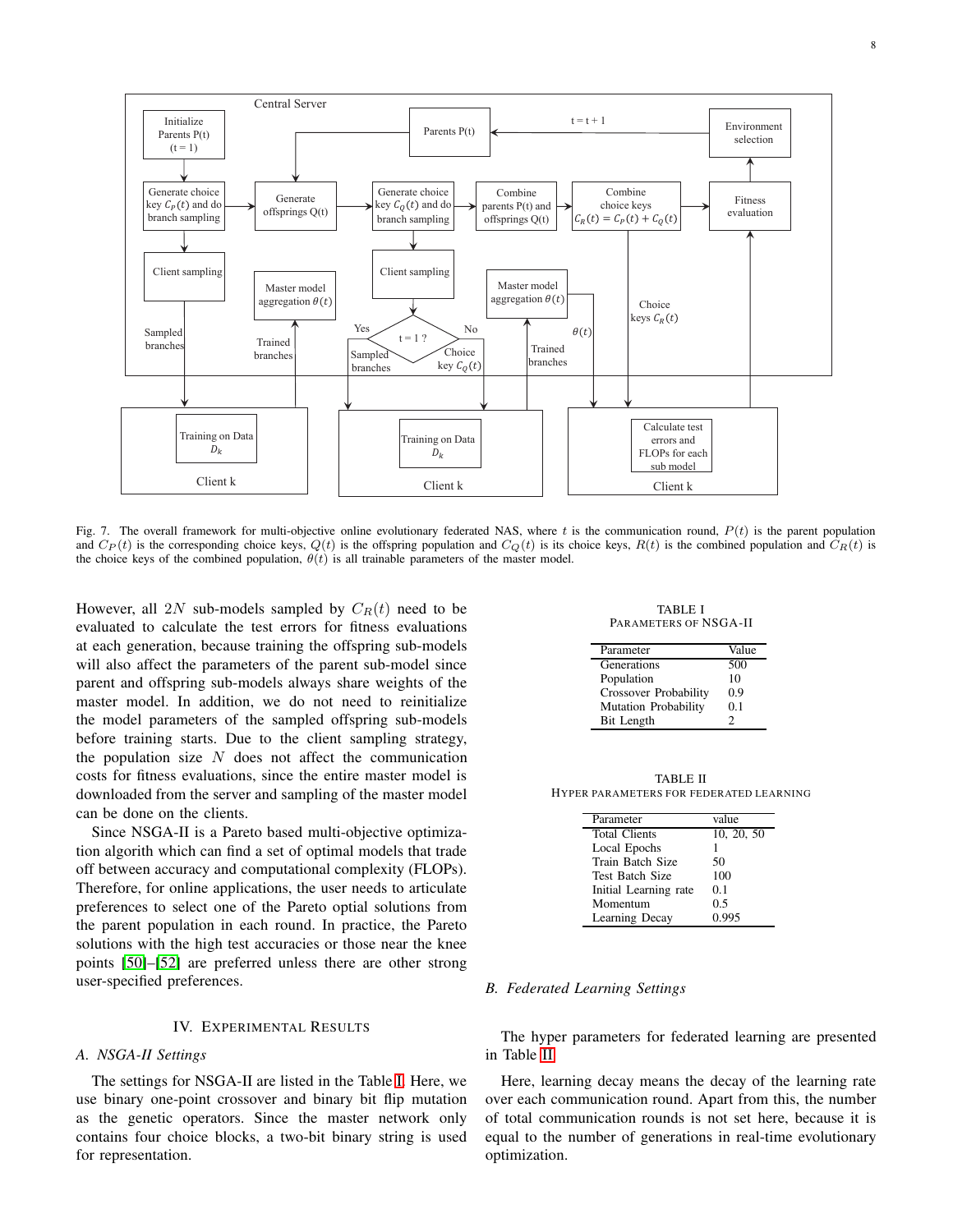TABLE III ARCHITECTURE OF RESNET FOR CIFAR10

<span id="page-8-0"></span>

| Layer Name      | Output Size | 18 Layers                                                                   |
|-----------------|-------------|-----------------------------------------------------------------------------|
| Conv1           | 32x32       | 3x3, 64                                                                     |
| Conv $2 \times$ | 32x32       | $\begin{bmatrix} 3 \times 3, 64 \\ 3 \times 3, 64 \end{bmatrix} \times 2$   |
| Conv $3 \times$ | 16x16       | $\begin{bmatrix} 3\times3, 128 \\ 3\times3, 128 \end{bmatrix} \times 2$     |
| Conv $4 \times$ | 8x8         | $\begin{bmatrix} 3 \times 3, 256 \\ 3 \times 3, 256 \end{bmatrix} \times 2$ |
| Conv5 $\bar{x}$ | 4x4         | $\begin{bmatrix} 3\times3, 512 \\ 3\times3, 512 \end{bmatrix} \times 2$     |
| Average Pool    | 1x1         |                                                                             |

## *C. Model and Dataset Settings*

The master model used in this work is a deep neural network with multiple branches containing a total of 28 layers (12 choice blocks, each containing two convolution layers). The number of channels for all block layers are [64, 64, 64, 128, 128, 128, 256, 256, 256, 512, 512, 512]. The overall structure of the master model is shown in Fig. [3.](#page-4-0) Apart from this, the trainable parameters in the batch normalization layer may slow down the convergence speed in federated learning, since they perform poorly for learning with small batch sizes [\[53\]](#page-11-28) and weight sharing training paradigms [\[39\]](#page-11-15), [\[54\]](#page-11-29), [\[55\]](#page-11-30), especially for *non-IID* scenarios. In addition, we disable both the variables and exponential moving average variables in the batch normalization layer because we found that they may cause the divergence of the master model.

We adopt Cifar10 [\[56\]](#page-11-31) as the dataset, which contains 50000 training and 10000 testing 32x32 RGB images with 10 different kinds of objects. For *IID* federated simulations, all training image data are evenly and randomly distributed to each local client without overlaps. For experiments on *non-IID* data, each client has images with 5 different kinds of objects. We do not consider very extreme cases where each client has data with only 1 or 2 classes, since this is not realistic in the real world environment. For instance, it is not beneficial to collaboratively train a global model with clients having completely different datasets.

Note that we do not apply any data augmentation [\[57\]](#page-11-32) in our simulation, since the server cannot do any operations on the client data in federated learning.

In all experiments, we use one GTX 1080Ti GPU.

## *D. Experiment Results*

*1) Baseline Model Used in Federated Learning:* We use ResNet18 as the baseline model and its parameters are provided in Table [III.](#page-8-0) As previously mentioned, all trainable parameters in the batch normalization layers are removed, resulting in a total FLOPs (MAC) of 0.5587G on the cifar10 dataset. The settings for the federated learning follow those given in Section III.



<span id="page-8-1"></span>Fig. 8. Pareto optimal solutions obtained on the *IID* and *non-IID* data for 10, 20 and 50 clients.

#### *E. Federated Evolutionary NAS Results*

We adopt three different numbers of clients (10, 20 and 50) for real-time multi-objective evolutionary federated NAS and the obtained Pareto optimal solutions on both *IID* and *non-IID* data after 500 rounds (generations) of optimization are shown in Fig. [8.](#page-8-1) From these results we can see that the real-time evolutionary federated NAS algorithm is able to achieve a set of evenly distributed Pareto optimal solutions.

The following two observations can be made. First, the classification accuracies of the optimized models on the *IID* data are better than those for on the *non-IID* data. Second, the smaller the number of the clients, the better the classification performance. These two phenomenons are reasonable, since learning on *IID* data is much easier than learning on *non-IID* data in federated learning. On the other hand, the more the number of clients, the less data there is on each client, as the amount of data in total is given.

To take a closer look at the obtained models, we present the test accuracies and FLOPs of the model having the highest test accuracy (called High) and the knee solution (called Knee), as indicated in Fig. [8,](#page-8-1) as well as that of the ResNet in Table [IV.](#page-9-0)

From these results, we can see that federated learning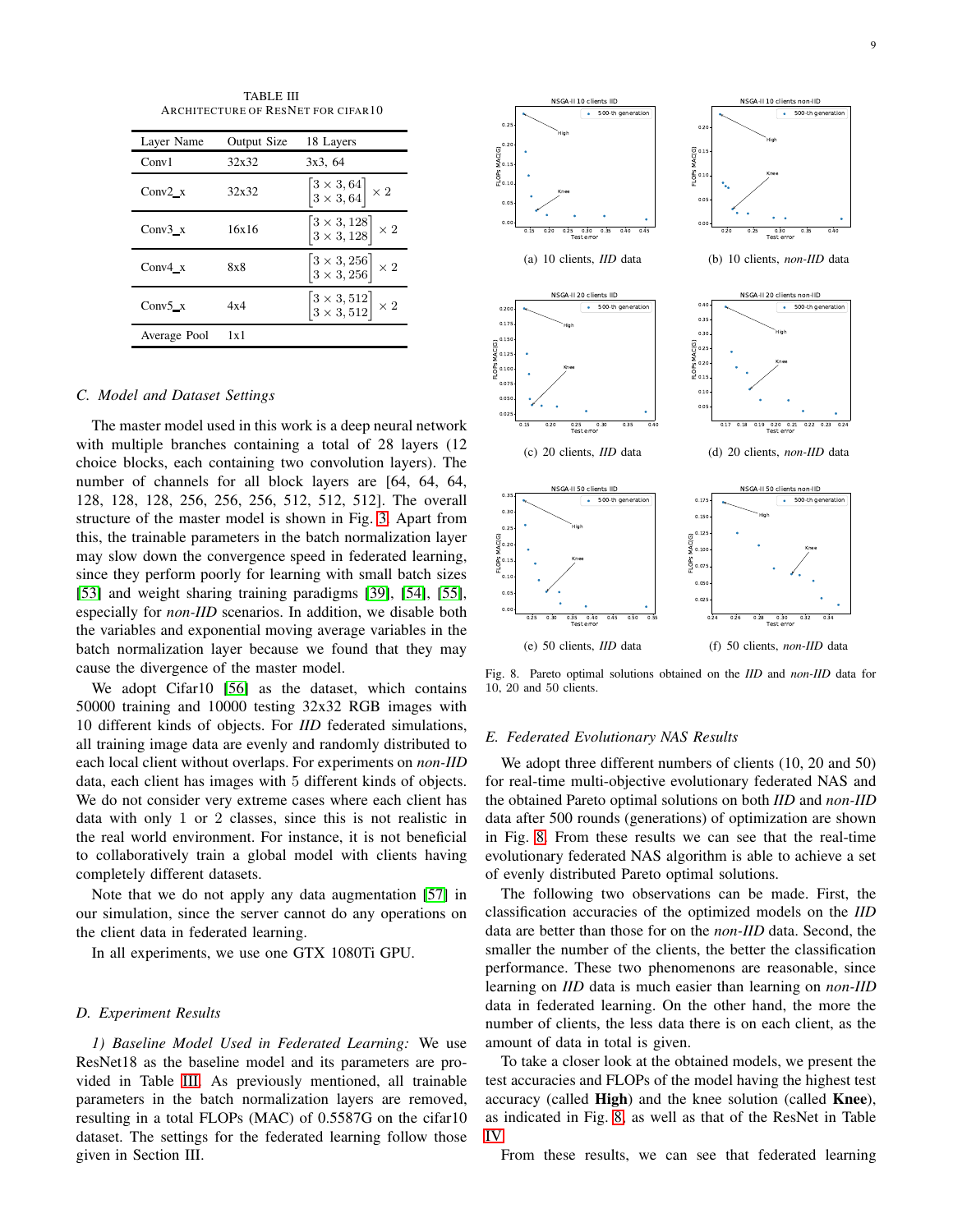<span id="page-9-0"></span>TABLE IV COMPARISON BETWEEN RESNET AND NSGA-II EVOLVED TWO PARETO **SOLUTIONS** 

| Model         | clients | IID            | <b>Test Accuracy</b> | FLOPs (MAC) |
|---------------|---------|----------------|----------------------|-------------|
| ResNet        | 10      | Yes            | 81.14%               | 0.5587G     |
| High          | 10      | Yes            | 86.68%               | 0.2796G     |
| Knee          | 10      | Yes            | 83.36%               | 0.031G      |
| <b>ResNet</b> | 10      | No             | 80.29%               | 0.5587G     |
| High          | 10      | No             | 81.27%               | 0.2272G     |
| Knee          | 10      | No             | 78.94%               | 0.0302G     |
| <b>ResNet</b> | 20      | Yes            | 82.5%                | 0.5587G     |
| High          | 20      | Yes            | 85.16%               | 0.2012G     |
| Knee          | 20      | Yes            | 83.65%               | 0.0398G     |
| <b>ResNet</b> | 20      | N <sub>0</sub> | 79.91%               | 0.5587G     |
| High          | 20      | No             | 83.01%               | 0.3936G     |
| Knee          | 20      | N <sub>0</sub> | 81.58%               | 0.1098G     |
| <b>ResNet</b> | 50      | Yes            | 80.78%               | 0.5587G     |
| High          | 50      | Yes            | 77.1%                | 0.3360G     |
| Knee          | 50      | Yes            | 71.46%               | 0.0547G     |
| ResNet        | 50      | No             | 77.63%               | 0.5587G     |
| High          | 50      | No             | 75.1%                | 0.1719G     |
| Knee          | 50      | No             | 69.22%               | 0.0635G     |

with a total of 10 and 20 clients, the model having the highest accuracy found by the proposed algorithm is better than the original ResNet in accuracy and has a much lower computational complexity. For 10 clients, the knee solutions found by the proposed algorithm have a much lower model FLOPS than the original ResNet. By contrast for 20 clients, the model FLOPs of the knee solutions is again must lower than that of the ResNet and the performance on both *IID* and *non-IID* data is better. However, for 50 clients, the test accuracies of the models found by the proposed algorithm is worse than the ResNet, although the model FLOPs are lower. This indicates that it becomes harder to find an optimal global model as the amount of data on each client becomes less.

#### *F. Real-time Performance*

Since the proposed method is meant for real-time purposes, here we examine the performance of two models during the optimization, one is the model having the highest test accuracy and the other is the knee solution. For simplicity, we only investigate the real-time performance when the number of participating clients is 20, which is presented in Fig. [9.](#page-9-1) For comparison, the performance of ResNet18 is also plotted. We can see clearly that ResNet18 performs better than both models found by the evolutionary search method at the early stage. However, the two solutions are able to outperform ResNet after approximately 200 communication rounds. We can also find that the performance of the best model is very stable during the evolutionary search, although the knee solution experiences some minor fluctuations in performance. Both models perform much more stably than those in the conventional offline evolutionary NAS in [\[7\]](#page-10-5).

The model FLOPs of the two solutions are shown in Fig. [9\(](#page-9-1)c)(d), which are smaller than that of the original ResNet18.

From the above results, we can see that the proposed realtime evolutionary NAS algorithm is not only able to find light weighted models, but also ensure stable and competitive performance during the optimization.



<span id="page-9-1"></span>Fig. 9. Test accuracies and the model FLOPs of the best model and the knee solution in each round (generation) of the evolutionary search.

## *G. Comparison with Offline Federated NAS*

Here, we also compare the proposed algorithm with the offline evolutionary federated NAS optimization. In the conventional offline model, the sampled model is downloaded to all clients with the same structure and offspring models should be reinitialized and trained from scratch, similar to the settings in [\[7\]](#page-10-5).

For a fair comparison, models are collaboratively trained with one communication round for fitness evaluations. The number of clients is set to be 20 and the Pareto optimal solutions obtained on the *non-IID* data after 50 generations are plotted in Fig. [10.](#page-10-20) Only four solutions are found in the last generation. Finally, the model having the highest accuracy and the knee solution as indicated in Fig. [10](#page-10-20) are selected to be trained from scratch for 500 communication rounds and their learning curve is shown in Fig. [11.](#page-10-21) From these results we can see that the performance of the best model found by the offline evolutionary NAS is lower than 75% in this case, which is attributed to the very fast convergence in the early stage of the evolutionary search. These results also imply that in the offline evolutionary NAS, it is non-trivial to define the number of training rounds at each generation.

It takes about 16.1 hrs/gpu for the real-time evolutionary NAS to run 500 generations (rounds). In contrast, the offline evolutionary NAS for 50 generations needs about 6.55 hrs/gpu without considering the re-training time. This means that on average, the real-time evolutionary NAS is approximately five times faster than the offline evolutionary NAS algorithm for each round of search.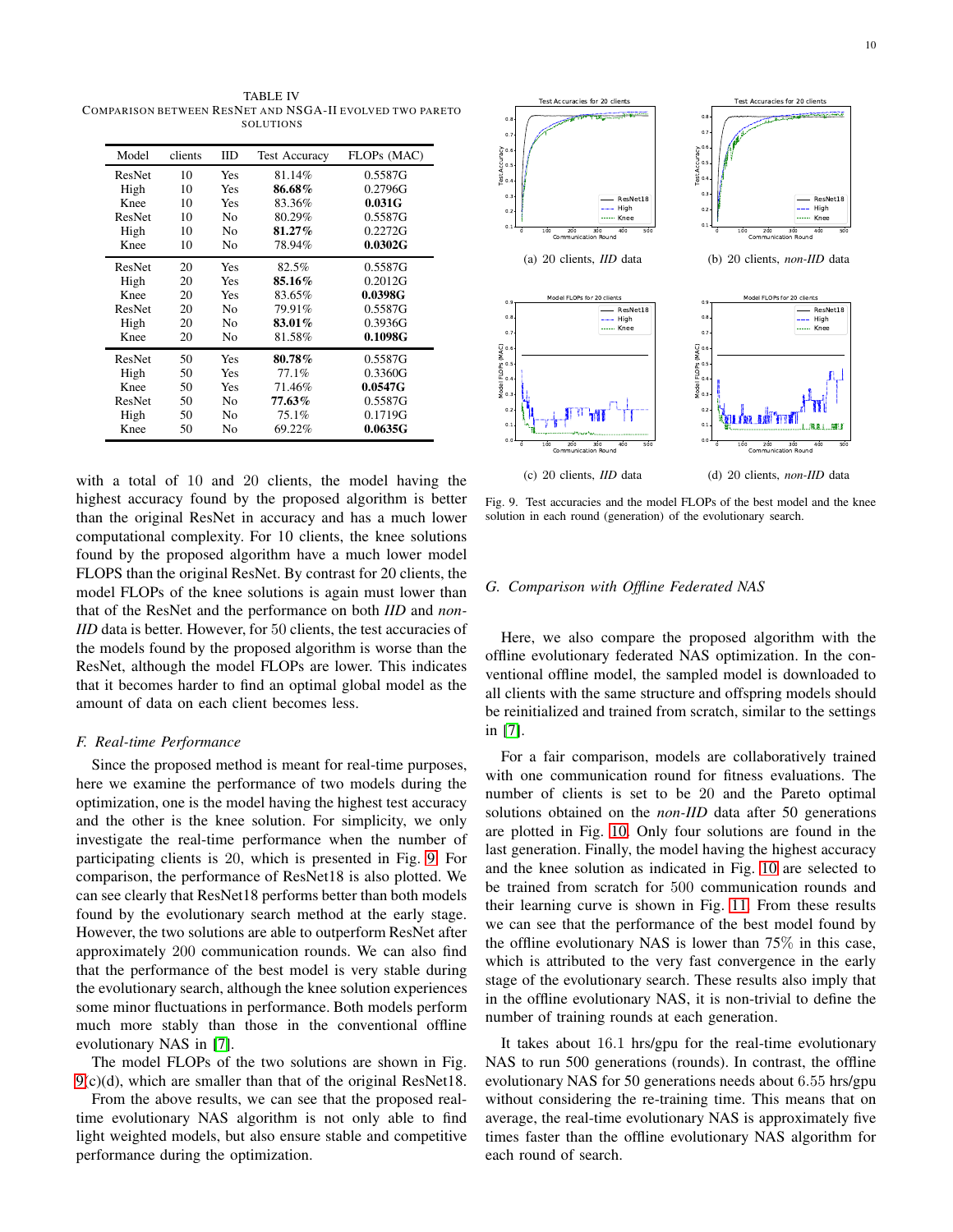

Fig. 10. Pareto optimal solutions found by the offline evolutionary federated NAS.

<span id="page-10-20"></span>

<span id="page-10-21"></span>Fig. 11. Test accuracies of the two selected solutions found by the offline evolutionary NAS.

#### V. CONCLUSIONS AND FUTURE WORK

This paper proposes a real-time multi-objective evolutionary method for federated NAS, which can effectively avoid extra communication costs and computational resources and maintain a stable performance of the models during the optimization. This is achieved by a double-sampling approach that samples a master model shared by all individuals in the same population and samples the participating clients for training the global model. This way, one generation of evolutionary optimization can be embedded and completed within one single communication round, thereby reducing both communication and computation costs.

The experimental results demonstrate that the proposed evolutionary federated NAS framework is able to find a set of evenly distributed Pareto optimal solutions for both *IID* and *non-IID* datasets. Among these Pareto optimal solutions, we can obtain models having different architectures that present a trade-off between classification performance and computational complexity. In addition, we show that these models are computationally much simpler than the standard model while the performance is still highly competitive. The high computational efficiency of the proposed real-time evolutionary NAS is also confirmed by the comparative results with the conventional offline evolutionary method.

The present work is a first valuable step towards the application of neural architecture search to the federated learning framework. In the future, we are going to verify and extend the the proposed algorithm for real-time NAS in large-scale federated learning systems. In addition, new techniques remain to be developed to deal with data that are vertically partitioned and distributed on the clients.

#### **REFERENCES**

- <span id="page-10-0"></span>[1] H. B. McMahan, E. Moore, D. Ramage, S. Hampson, *et al.*, "Communication-efficient learning of deep networks from decentralized data," *arXiv preprint arXiv:1602.05629*, 2016.
- <span id="page-10-1"></span>[2] R. Shokri and V. Shmatikov, "Privacy-preserving deep learning," in *Proceedings of the 22nd ACM SIGSAC conference on computer and communications security*, pp. 1310–1321, ACM, 2015.
- [3] J. Konečný, H. B. McMahan, F. X. Yu, P. Richtárik, A. T. Suresh, and D. Bacon, "Federated learning: Strategies for improving communication efficiency," *arXiv preprint arXiv:1610.05492*, 2016.
- <span id="page-10-2"></span>[4] S. Caldas, J. Konečny, H. B. McMahan, and A. Talwalkar, "Expanding the reach of federated learning by reducing client resource requirements," *arXiv preprint arXiv:1812.07210*, 2018.
- <span id="page-10-3"></span>[5] S. Han, H. Mao, and W. J. Dally, "Deep compression: Compressing deep neural networks with pruning, trained quantization and huffman coding," *arXiv preprint arXiv:1510.00149*, 2015.
- <span id="page-10-4"></span>[6] Y. Chen, X. Sun, and Y. Jin, "Communication-efficient federated deep learning with asynchronous model update and temporally weighted aggregation," *arXiv preprint arXiv:1903.07424*, 2019.
- <span id="page-10-5"></span>[7] H. Zhu and Y. Jin, "Multi-objective evolutionary federated learning," *IEEE transactions on neural networks and learning systems*, 2019.
- <span id="page-10-6"></span>[8] B. Zoph and Q. V. Le, "Neural architecture search with reinforcement learning," *arXiv preprint arXiv:1611.01578*, 2016.
- <span id="page-10-7"></span>[9] H. Pham, M. Y. Guan, B. Zoph, Q. V. Le, and J. Dean, "Efficient neural architecture search via parameter sharing," *arXiv preprint arXiv:1802.03268*, 2018.
- <span id="page-10-8"></span>[10] M. Suganuma, S. Shirakawa, and T. Nagao, "A genetic programming approach to designing convolutional neural network architectures," in *Proceedings of the Genetic and Evolutionary Computation Conference*, pp. 497–504, ACM, 2017.
- <span id="page-10-13"></span>[11] E. Real, A. Aggarwal, Y. Huang, and Q. V. Le, "Regularized evolution for image classifier architecture search," in *Proceedings of the AAAI Conference on Artificial Intelligence*, vol. 33, pp. 4780–4789, 2019.
- [12] E. Real, S. Moore, A. Selle, S. Saxena, Y. L. Suematsu, J. Tan, Q. V. Le, and A. Kurakin, "Large-scale evolution of image classifiers," in *Proceedings of the 34th International Conference on Machine Learning-Volume 70*, pp. 2902–2911, JMLR. org, 2017.
- <span id="page-10-9"></span>[13] H. Liu, K. Simonyan, O. Vinyals, C. Fernando, and K. Kavukcuoglu, "Hierarchical representations for efficient architecture search," *arXiv preprint arXiv:1711.00436*, 2017.
- <span id="page-10-10"></span>[14] H. Liu, K. Simonyan, and Y. Yang, "Darts: Differentiable architecture search," *arXiv preprint arXiv:1806.09055*, 2018.
- <span id="page-10-11"></span>[15] X. Dong and Y. Yang, "Searching for a robust neural architecture in four gpu hours," in *Proceedings of the IEEE Conference on Computer Vision and Pattern Recognition*, pp. 1761–1770, 2019.
- <span id="page-10-12"></span>[16] Y. Sun, H. Wang, B. Xue, Y. Jin, G. G. Yen, and M. Zhang, "Surrogateassisted evolutionary deep learning using an end-to-end random forestbased performance predictor," *IEEE Transactions on Evolutionary Computation*, 2019. DOI: 10.1109/TEVC.2019.2924461.
- <span id="page-10-14"></span>[17] M. Tan, B. Chen, R. Pang, V. Vasudevan, M. Sandler, A. Howard, and Q. V. Le, "Mnasnet: Platform-aware neural architecture search for mobile," in *Proceedings of the IEEE Conference on Computer Vision and Pattern Recognition*, pp. 2820–2828, 2019.
- <span id="page-10-15"></span>[18] S. J. Pan and Q. Yang, "A survey on transfer learning," *IEEE Transactions on knowledge and data engineering*, vol. 22, no. 10, pp. 1345– 1359, 2009.
- <span id="page-10-16"></span>[19] L. Torrey and J. Shavlik, "Transfer learning," in *Handbook of research on machine learning applications and trends: algorithms, methods, and techniques*, pp. 242–264, IGI Global, 2010.
- <span id="page-10-17"></span>[20] S. Ioffe and C. Szegedy, "Batch normalization: Accelerating deep network training by reducing internal covariate shift," *arXiv preprint arXiv:1502.03167*, 2015.
- <span id="page-10-18"></span>[21] M. Ammad-ud din, E. Ivannikova, S. A. Khan, W. Oyomno, Q. Fu, K. E. Tan, and A. Flanagan, "Federated collaborative filtering for privacy-preserving personalized recommendation system," *arXiv preprint arXiv:1901.09888*, 2019.
- <span id="page-10-19"></span>[22] K. He, X. Zhang, S. Ren, and J. Sun, "Deep residual learning for image recognition," in *Proceedings of the IEEE conference on computer vision and pattern recognition*, pp. 770–778, 2016.